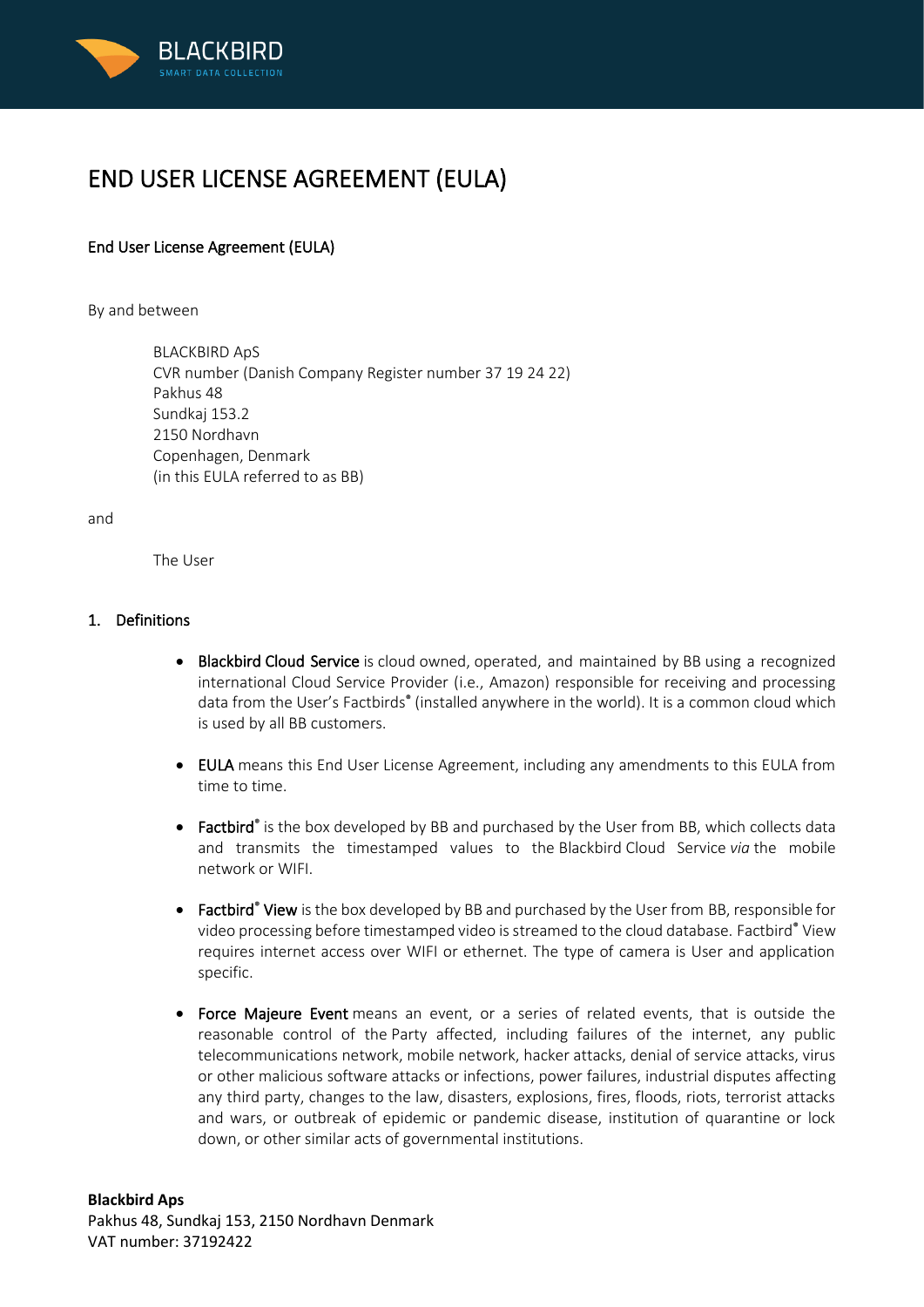

- License means the license granted by BB to the User under this EULA.
- Party and/or Parties means BB or the User, or BB and the User, as the context may require.
- Service and Support means any service and support that BB provides to the User.
- Software means software cloud application developed, owned, and controlled by BB, which the User has access to through the Blackbird Cloud Service.
- Upgrade means all improvements in the Software made by BB that are made generally available to the User.
- Use of Factbird<sup>®</sup> Out of Scope means activities other than monitoring and analyzing a process by using the Factbird® hardware and the Software.

## 2. Background

2.1 The User seeks to collect and analyze its production data. Towards this end, BB and the User have agreed that BB will collect the User's data using hardware developed by BB and purchased by the User, and software developed, owned, and controlled by BB.

#### 3. Scope of Applicability

3.1 This End User License Agreement (EULA) applies to all sales of Hardware and or Hosted services by BB notwithstanding any conflicting, contrary, or additional terms and conditions in any purchase order or other communication from the User. No such conflicting, contrary, or additional terms and conditions shall be deemed accepted by us unless and until BB expressly confirms our acceptance in writing.

3.2 This EULA Entire agreement together with the Order Confirmations contain the entire understanding of the Parties with respect to the subject matter hereof and thereof and supersede all prior agreements and understandings, oral or written.

#### 4. Quotations and Order Confirmations

4.1 All offers made by BB are open for acceptance within thirty (30) calendar days from the date of issue, unless otherwise specifically stated therein, and are subject to the availability of the services and hardware offered. BB has the right to reschedule a new delivery date.

4.2 No purchase order shall be binding on us unless and until confirmed by BB in writing.

#### 5. License, Prices, and Terms of Payment

5.1 Subject to the terms and conditions of this EULA, BB hereby grants the User a non-exclusive, nontransferable right to use the Software for the User's own internal business operations. Further to the License, BB grants to the User the rights to the Service and Support, and Upgrade as described in Clauses 7 and 8 below.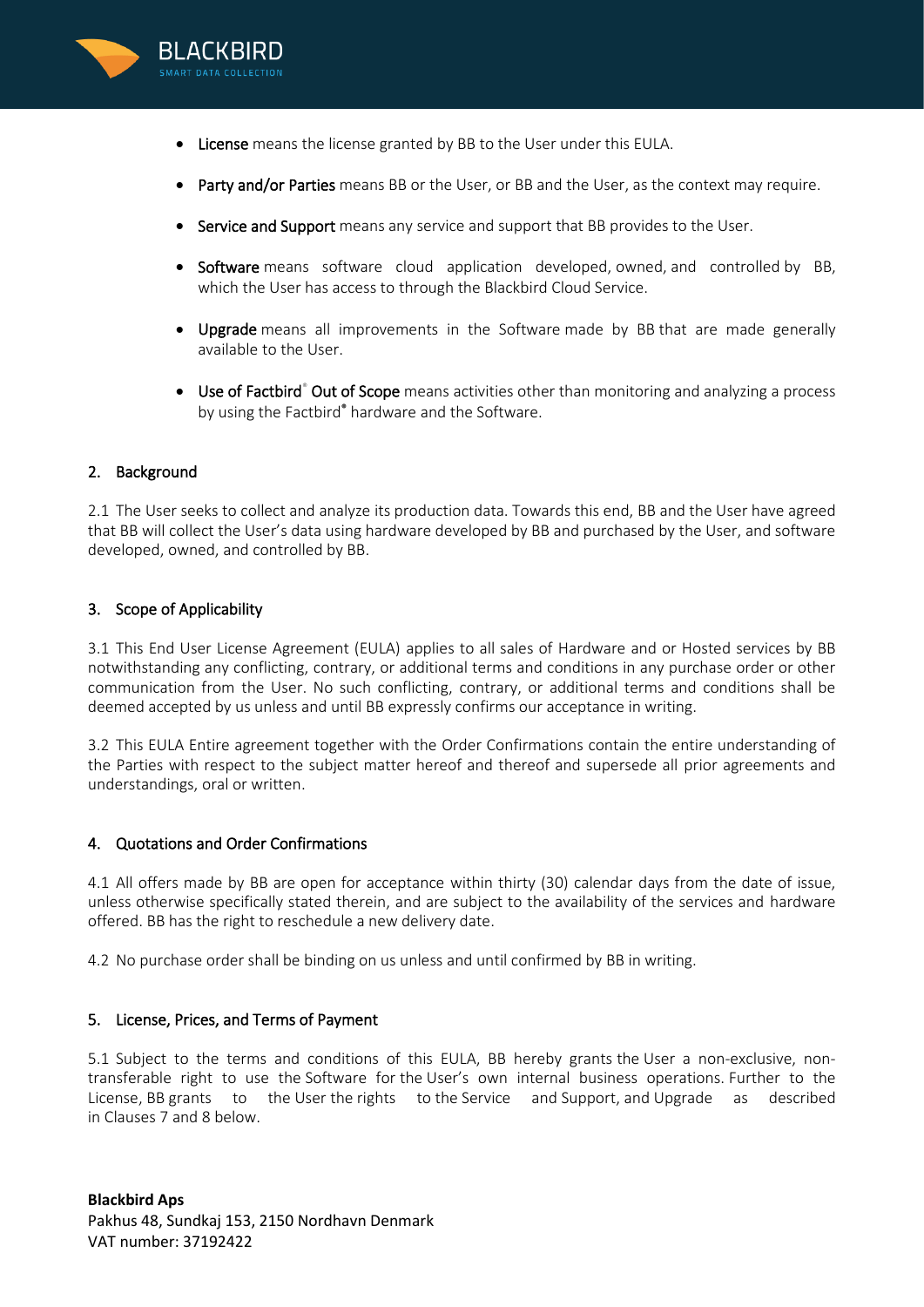

5.2 The prices for The License Fee shall be those set forth in our order confirmation. All prices are exclusive of taxes, impositions, and other charges, including, but not limited to, sales, use, excise, value added, and similar taxes or charges imposed by any government authority.

5.3 For each license granted to the User, BB will charge an annual (12 months) prepaid License Fee.

5.4 The License Fee is invoiced to the User fourteen (14) calendar days after the date of the Order Confirmation provided by BB to the User and hereafter on a yearly basis.

5.5 Payments due to BB under this Agreement will be made within thirty (30) days from invoice date, unless expressly stated otherwise in our order confirmation without offset or deduction.

5.6 The License Fee will be annually adjusted according to DK consumer index pricing, however with a minimum of two (2) %.

5.7 BB reserves the right to increase the License Fee in relation to significant feature or product updates. Adjustments to significant feature or product updates will be communicated to the User with three months' notice.

5.8 If the User fails to pay any invoice within seven (7) calendar days of the due date of payment, BB may suspend delivery of any services, purchase order or any remaining balance thereof until payment is made or terminate delivery of any services, purchase order or any remaining balance thereof by providing written notice of termination to the User within seven (7) calendar days of the expiration of the grace period. Further, BB may charge the User interest from the due date to the date of payment at the rate of 1  $\frac{1}{2}$  % per month. This shall be in addition to, and not in limitation of, any other rights or remedies to which BB are or may be entitled at law or in equity.

5.9 Title to hardware delivered shall remain vested in BB and shall not pass to Use until the hardware have been paid for in full. If the User fails to pay any invoice within fourteen (14) calendar days of the due date of payment, BB may retake the hardware covered by the invoice. The User must insure all hardware delivered to their full replacement value until title to the hardware has passed to the User.

#### 6. Trial License Subscription

6.1 If the User is granted a free Trail License Subscription, the User is given forty-five (45) days access to use the Software. Upon expiry of the Trial License Subscription, Trial License Subscription is automatically converted to a License in accordance with Clause 5 (Acceptance of License) unless the User prior to expiry of the Trial License Subscription has cancelled the Trial License Subscription by e-mail to sales@blackbird.online.

6.2 If the User has cancelled the Trial License Subscription the User must without any delay return all hardware belonging to BB. If the hardware has not been returned within fourteen (14) calendar days from the cancelation, BB is entitled to invoice the User for all non-returned hardware in accordance with Clause 5.

# 7. Services and Support

7.1 *Service Level Agreement:*

• BB undertakes to respond to any Service and Support request made by the User within one (1) business day of such request having been made by the User, during between 9.00 and 16.30 Danish time.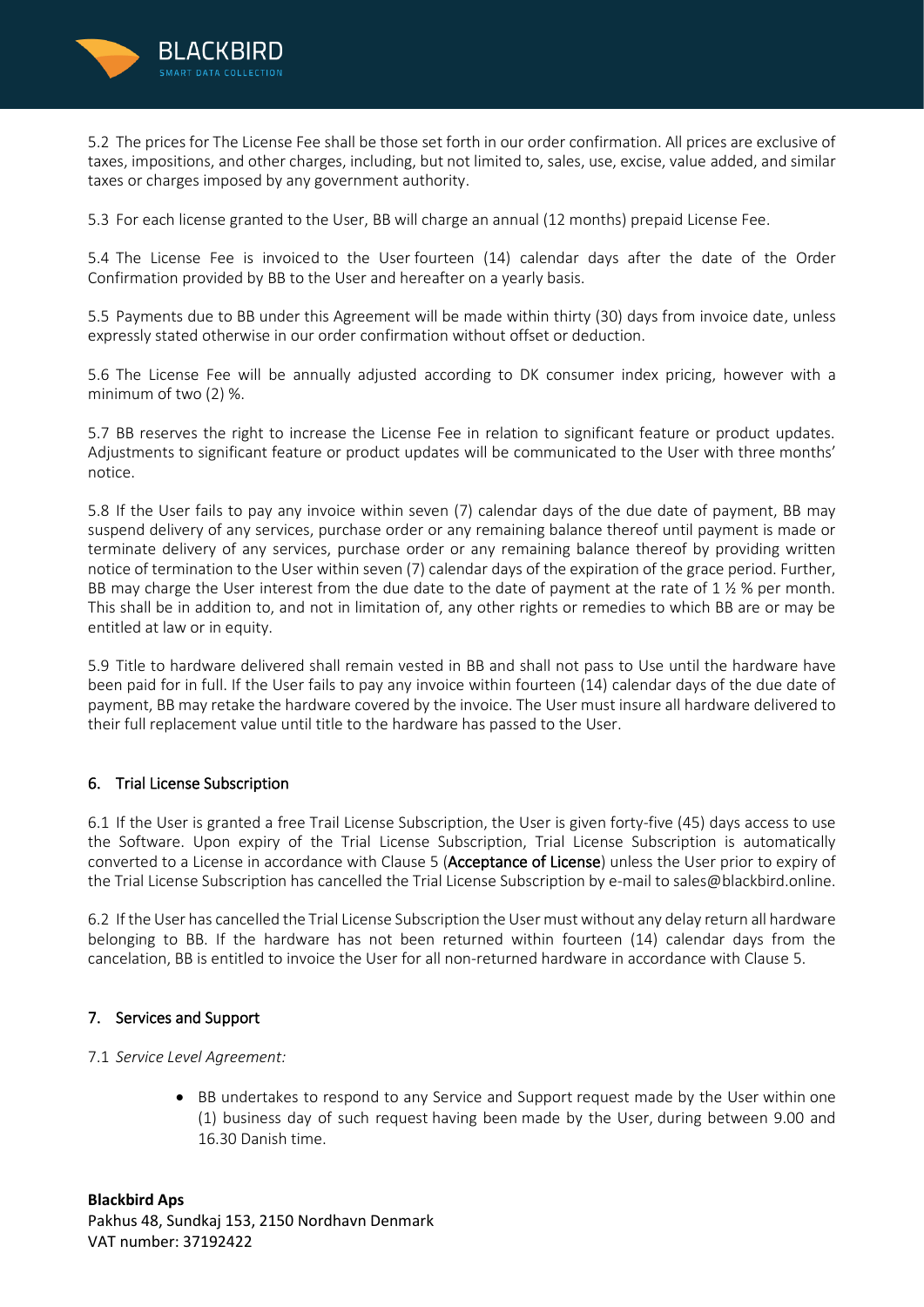

• Subject to the provisions of this EULA, BB expects a Software uptime of 99.9%. It is clarified that BB does not provide an uptime guarantee.

#### 7.2 *Storage of data, access to data and ownership of data:*

- The User's data from its Factbird® will be stored in the Blackbird Cloud Service. BB will store data for a three (3) year period unless otherwise agreed between BB and the User. As for video from the User's Factbird<sup>®</sup> View, if any, BB will store the videos for a one (1) month period unless otherwise agreed between BB and the User.
- Ownership of data and access to data: A User owns the data collected by using the User's Factbird® and the User can download a copy of the data at any time and for any reason, by using the download function on the Software.

#### 7.3 *BB access to User data:*

BB will access the User's data on the Blackbird Cloud Service under the following circumstances:

- Service and Support to be provided by BB in accordance with this Clause 7.
- Upgrades in accordance with Clause 8.
- Customization in accordance with Clause 9; and
- To correct errors, test functions, update the Software and data structures.

BB has no right to use the User's data commercially.

#### 8. Upgrade

8.1 During the term of the EULA, BB will maintain and upgrade the Software. Upgrades will be free of charge unless BB notifies the User that the User will be charged for the Upgrades-in which case the User can choose not to Upgrade but continue with the License already in use.

#### 9. Customization

9.1 BB will have the exclusive right to carry out any customization of the Software, as may be agreed upon between BB and the User.

#### 10. IP Rights and Secure Code

10.1 The Software, including without limitation, its object code and source code and any and all Upgrades, whether provided to the User or not, is the sole property of BB. The User may not exercise any rights, title and interest and the Software, including without limitation all intellectual property rights in and to the Software, except to the extent of the limited license to use as granted to the User under this EULA. This EULA is not an agreement of sale and no title, intellectual property rights or ownership rights to the Software are transferred to the User pursuant to this EULA. The User acknowledges and agrees that the Software and all ideas, methods, algorithms, formulae, processes, and concepts used in developing or incorporated into the Software, all future upgrades and all other improvements, revisions, corrections, modifications, enhancements,

#### **Blackbird Aps**

Pakhus 48, Sundkaj 153, 2150 Nordhavn Denmark VAT number: 37192422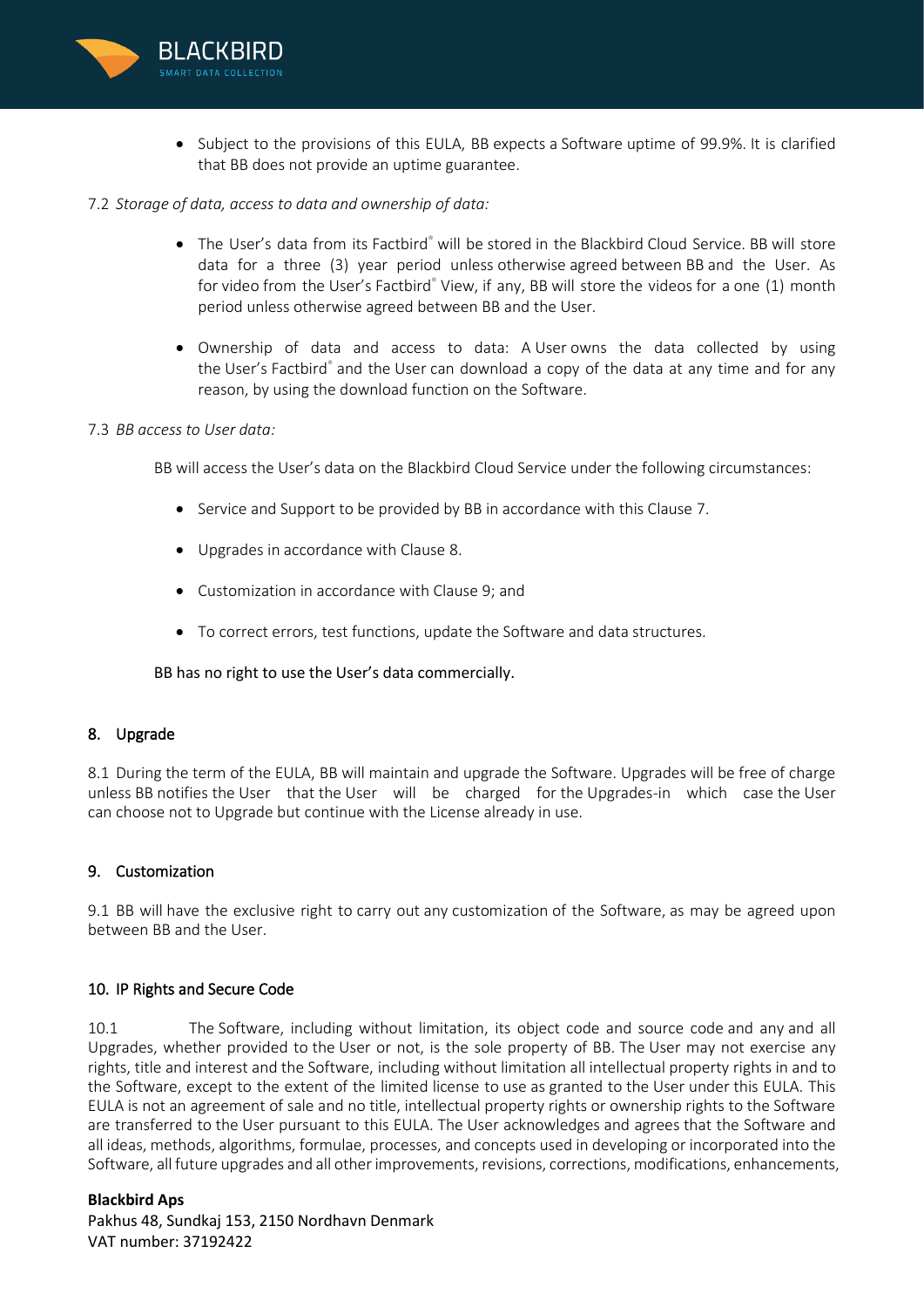

releases in, of or to the Software, all derivative works based upon any of the foregoing and all copies of the foregoing are trade secrets and the exclusive property of BB.

10.2 The User is not allowed to reverse engineer the Software.

# 11. Termination

11.1 The User may terminate this EULA by cancelling the License subscription with a notice of "current" month plus three (3) months prior to end of subscription.

11.2 If the User has cancelled this EULA, the User must without any delay return all hardware belonging to BB. If the hardware has not been returned within ten (10) days from the cancelation, BB is entitled to invoice the User for all non-returned hardware in accordance with Clause 5.

11.3 BB may terminate this EULA by cancelling the License subscription with a notice of "current" month plus six (6) months.

# 12. Premature Termination

12.1 Any Party may give notice in writing to the others terminating this EULA with immediate effect, should any other Party commit any material breach of any of the terms of this EULA (other than the User's fail to pay any invoice hardware in accordance with Clause 5) and (if such a breach is remediable) fails to remedy that breach within 30 days of being notified of the breach.

12.2 Notice of termination with immediate effect may also be served in case any Party has a bankruptcy order made against it; or enters liquidation (whether voluntary or compulsory) except a solvent voluntary liquidation for the purpose only of reconstruction or amalgamation; or has an administrative receiver appointed over the whole or any part of its undertaking.

# 13. Limitation of Liability, Force Majeure

- 13.1.1 BB will be responsible according to general principles of tort under Danish laws with the following limitations:
	- BB will not be responsible for any indirect claims and/or losses or tort, including, but not limited to operating loss or loss of profit., business interruption costs, removal and/or reinstallation costs, reprocurement costs, loss of data, injury to reputation or loss of customers.
	- BB will not be responsible for Use of Factbird® Out of Scope.
	- Regardless of the type of loss or the liability basis BB will not be responsible for an amount that exceeds DKK 100.000.

13.2 Any claim that the User may have arising out of the EULA shall expire three (3) months after the point in time that the User has, or reasonably should have, become familiar with the circumstance(s) on which the claim is based.